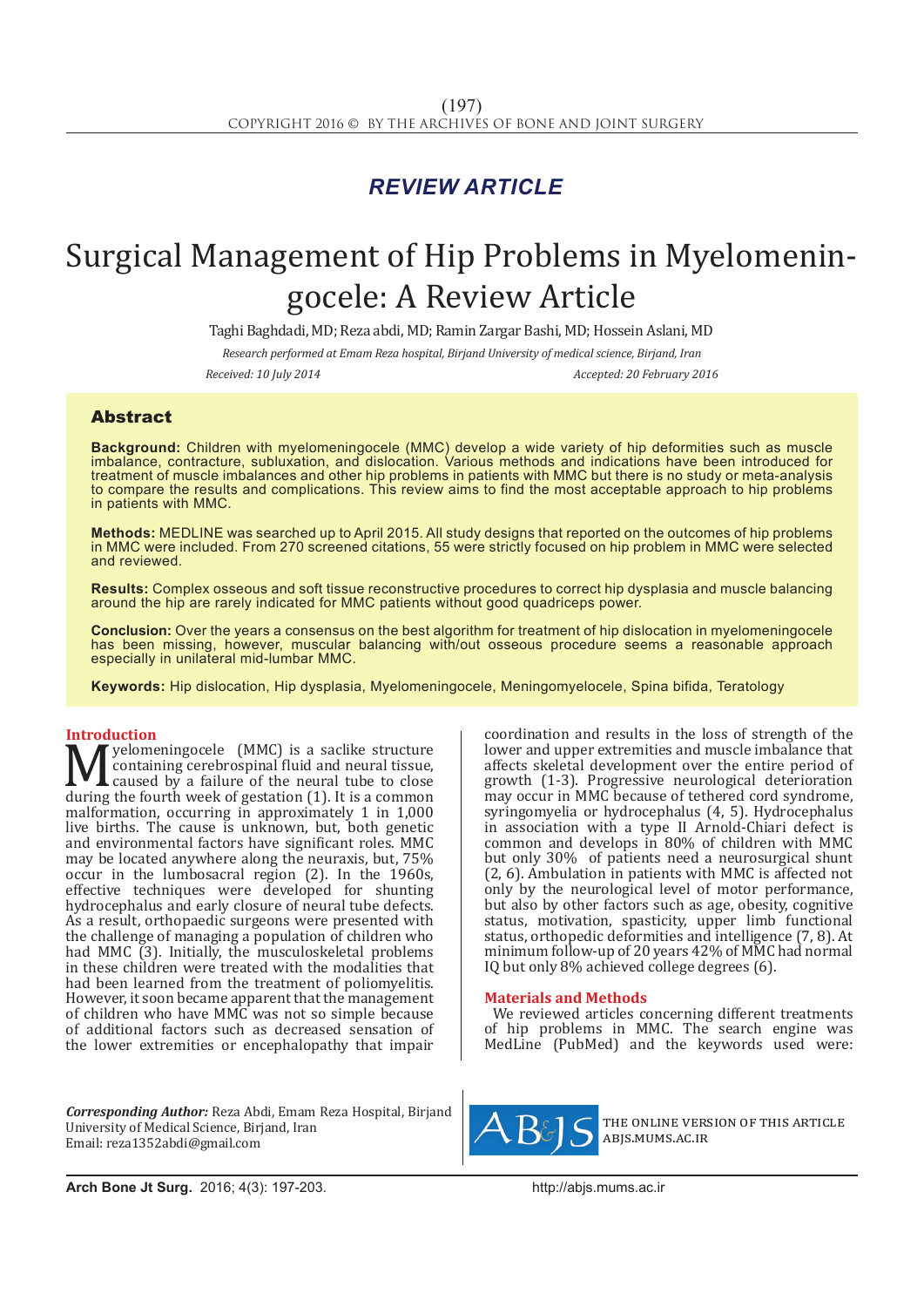THE ARCHIVES OF BONE AND JOINT SURGERY. ABJS.MUMS.AC.IR

VOLUME 4. NUMBER 3. JULY 2016

meningomyelocele + hip; myelomeningocele + hip; and spina bifida + hip.

Until April 2015, 270 articles were retrieved for review. Articles were included if they provided an abstract and were written in English. Of those, 55 were selected and reviewed when they were strictly focused on the topic of this article. In addition, references of these articles were examined to ensure no compelling literature had been overlooked. The types of studies reported have a low level of evidence (most of them are level III-IV studies).

#### **Results**

#### *Classification*

The neurological level of lesion is an essential factor influencing ambulation in children with MMC and hip problem (9). The most frequently used classification systems of the neurological level of lesions in the literature are Sharrard (1964), Hoffer (1973), Lindseth (1976), Ferrari (1985), Mcdonald (1991), and Broughton (1993)(7).

Hoffer and colleagues' classification was based on studies of 56 patients with MMC aged between 5 and 42 years. The resulting classification system has four categories: thoracic, upper lumbar, lower lumbar, and sacral. Also they considered four levels of functional ambulation consisting of community ambulators, household ambulators, non-functional ambulators and non-ambulators (7, 8). In 1999, Bartoneck analyzed these six commonly used classification system in patients with MMC and suggested that it is not possible to compare neurological levels in different classification system to each other or definitely correlate the results to the functional ambulation levels of Hoffer classification (7, 8).

A modification of the classification system described by Asher and Olson based on the lowest level of antigravity (at least grade-3) muscle strength on the patient's best side to define the neurological level is simple to use, and has been helpful in predicting gross motor function and potential problems (3, 10).

**Thoracic level:** Patients who have only functional thoracic roots may be able to walk during the first decade of life, but, they become dependent on a wheelchair as they attain adult body mass. They do not have active movement of the lower extremity muscles and have some abduction, external rotation, and flexion contracture around their hip (11-14).

**Upper lumbar level (L1, L2):** They have active flexion of the hip but seldom retain the capacity for functional walking after reaching the adulthood. A contracture of the unopposed hip flexors typically develops in these patients. A mild contracture of the unopposed hip adductors may also occur, however, restriction in hip abduction is usually mild and is not clinically important(3, 12).

**Mid-lumbar level (L3, L4):** Patients who have midlumbar MMC typically have normal strength in the hip flexors and adductors but no function in hip extensors or abductors. Therefore, a flexion contracture of the hip and some limitation of abduction frequently develop in these patients. More importantly, this pattern of muscle MYELOMENINGOCELE: DIFFERENT SURGICAL TREATMENT OF THE HIP PROBLEMS

imbalance predisposes to progressive subluxation of the hip (8).

**Lumbosacral level:** The probability of subluxation or a severe flexion contracture of the hip is low in patients who have lumbosacral MMC. This is particularly true if the MMC is at the sacral level, but adequate stability and an adequate range of motion of the hip are usually maintained even in patients with fifth lumbar MMC who have only grade 2 or 3 strength of the hip abductors and absent or trace strength of the hip extensors (15, 16). Apparently, this degree of activity of the hip abductors combined with activity of the hamstrings can be an effective counterbalance to hip flexors and adductors of normal strength. These patients should have periodic radiographs during early childhood to monitor the development of the hip joint. It was previously thought that all patients who had sacral MMC were able to walk independently; However, in a study, among 36 patients who were evaluated as adults, 6 had become dependent on a wheelchair as a result of neurological deterioration, ulceration of the feet, and other problems (15).

**Natural history:** Neurological level is a critical indicator in determining the ambulation capacity, functional capability and hip deformity. 56% of adults with MMC are unemployed and 43% use wheelchair (6). All patients in L2 level are wheelchair dependent and 60% of patients bellow L2 level use wheelchair sometimes. Maximal level of ambulation will achieve at age four to six years old and if the child cannot stand at six years old then walking will be impossible (16).

Samuelsson *et al*. studied factors determining ambulation in 163 patients with MMC by a multivariate statistical method and concluded that severe scoliosis was closely, age was moderately, and hip flexion contracture was slightly related to the inability to walk, while pelvic obliquity, hip dislocation, or knee flexion contracture were not (17). Also several other studies have demonstrated that the ability to walk is not affected by dislocation of the hip in patients who have thoracic or upper lumbar MMC (11-14, 18-21). Therefore, complex osseous and soft tissue reconstructive procedures to correct hip dysplasia and muscle balancing around the hip are rarely indicated for these patients since relocation of the hip with a good radiograph does not mean functional advantage and may cause complications, such as pathological fracture or devastating stiffness of the hip joint (6, 22). Although

| Table 1. Asher and Olson classification of MMC |                                               |
|------------------------------------------------|-----------------------------------------------|
| Level                                          | <b>Function</b>                               |
| Thoracic                                       | No grade-3 strength in muscles of lower limbs |
| $L1-I.2$                                       | Hip flexion or Adduction                      |
| L <sub>3</sub>                                 | Knee extension                                |
| L4                                             | Knee flexion                                  |
| L5                                             | Ankle dorsiflexion                            |
| S <sub>1</sub>                                 | Ankle plantar flexion                         |

**Patients with MMC can also be functionally classified in four groups: (3)**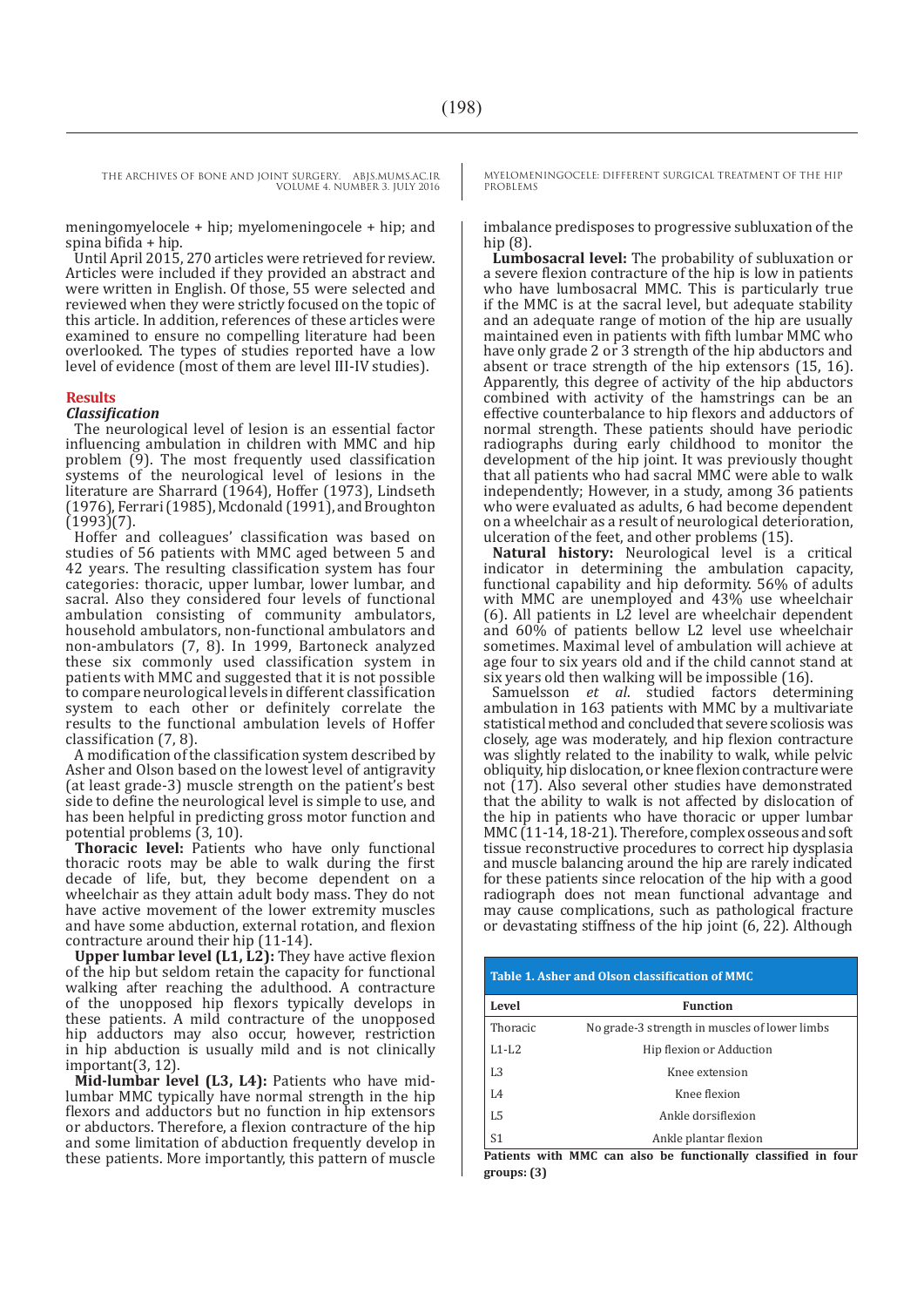based on opinion of some well-respected authors, surgical reduction of paralytic hip dislocations in ambulatory MMC patients is costly and offers little obvious benefit but many authors believe that it is appropriate in lowlevel unilateral dislocations and it seems that, in the large series, Sharrard procedure was done virtually on all patients who had mid-lumbar MMC (19-25-26, 28- 35). In 1969 Menelaous believed that dislocated hip in MMC should always be reduced unless there is severe paralysis or low intelligence, but, in 1984 he said: "We feel that surgery of this magnitude of iliopsoas (ILP) transfer should be performed only on those patients likely to walk in AFO into adult life"(3, 11, 12).

Up to 80% patient with MMC have a problem or weakness in upper extremity and Charney found that, with bracing and gait training, 52% of 87 patients who had MMC at upper level were able to walk about the community at age five but deficient balance reaction and weakness of the upper extremities coupled with the extensive bracing that is needed, prevents some of these children from achieving a functional walking ability (16, 36). Children who have upper level MMC rarely retain the ability to walk after reaching the adulthood and hip dislocation in MMC is not painful compared to CP, so, some authors have advocated an intensive program of bracing and gait training during early childhood. The potential benefits of walking by patients with MMC at upper level include strengthening of the upper extremities, protection against obesity, and prevention of contractures of the lower extremities. However, the most important benefit is the psychological boost and tremendous sense of accomplishment that these children express when they achieve the ability to be upright and to move around a room like other children of their age (37, 38). Furthermore, in a study, patients with this level of MMC who were managed with bracing and early walking had fewer fractures and pressure sores and were more independent in transfers, even when they eventually switched to a wheelchair, compared with patients who had always used a wheelchair. However, these children were hospitalized more often, for operative procedures to allow bracing (3, 38).

**Muscle balancing procedures:** In 1952 Mustard introduced lateral transfer of the ILP through the anterior iliac window to the greater trochanter, but Mustard's procedure was abandoned because it did not reinforced hip extensors. The story of the surgical treatment of muscle imbalance around the hip in MMC began by Sharrard (1964). He introduced the posterolateral transfer of iliopsoas to the greater trochanter (39, 40). Also. He found no hip dislocations or flexion deformities in limbs without any innervation below T12 and no active muscles around the hip. He said that if there is no muscle activity around the hip then hip dislocation does not occur; however, nowadays we know that this is not correct (41). In a multicenter study of 1061 patients with MMC, measurement of the flexion contractures of the hip in older children (9-11 years old) revealed that the greatest average value of flexion contracture was in the patients who had thoracic or upper lumbar MMC. Dislocation tended to occur by the age of three to four

MYELOMENINGOCELE: DIFFERENT SURGICAL TREATMENT OF THE HIP PROBLEMS

years in the patients who had mid-lumbar MMC, but those who had thoracic or upper lumbar MMC continued to have dislocation of the hip even after the age of ten years (18).

**Time of transfer:** Posterolateral transfer of the ILP should be limited to a selected group of patients. Sharrard reported some deformities of patients, presented at the age of one year after birth in 183 children with MMC, so, in 1983 he recommended the transfer should be done before development of osseous deformity (between one and two years of age), combined with an adductor release, and should be limited to patients who have fourth lumbar MMC (29). Also later two studies demonstrated the Sharrard procedure or external oblique muscle transfer before age one is unsuccessful. In the study by Stillwell and Menelaus, five out of nine patients with ILP transfer before one year old, were not able to walk during the follow-up, at least ten years postoperatively but they provided useful data concerning the effectiveness of the Sharrard procedure in other ages (30). Also, Tosi *et al*. transferred external oblique muscle and femoral osteotomy after initial treatment with a Pavlik Harnes and reported redislocation of two of four hips. The reason for the redislocation was unclear, but the early operation, or early wrong grading of quadriceps may explain them (31). Because early grading of quadriceps power in first 3 years of life give a reliable assessment of future ambulatory ability, but it should be noted that early grading of quadriceps power compared to grading at later ages, only 56 out of 109 assessments remained the same (42).

**Absence of flexor power after ILP transfer and role of flexion contracture around the hip:** Stillwell and Menelaus have reported 47 patients with ILP transfer and adductor release to obtain 60 degrees of abduction more than 10 years ago among which, 32 (68%) were community walkers, 3 were household walkers and 12 were non-walkers. Compared to other published reports, these patients did not lost their walking ability that could be jeopardized by the loss of hip ILP flexor power. Furthermore, all except three of the community walkers were able to climb and descend stairs after ILP transfer (30).

Many patients with intact flexor and absent extensor function around the hip developed hip flexion contractures. Contracture in household ambulatory patients ranged from 0 to 45 (average 23) degrees. As hip flexion contracture did not appear to impair the ambulatory ability when the reciprocating gait orthosis was used, the surgical release of functioning hip flexor musculature if the use of this device is being considered, is not indicated and up to 30 degree of the hip flexion contracture is acceptable (16, 41, 43).

Shurtleff *et al.* analyzed 5,147 serial measurements of the range of hip extension in 966 patients with spina bifida and concluded that the contractures were generally present in the first few months of life (physiologic flexion posture); this then diminished during the first 27 months in all but those with thoracic lesions. They demonstrated that the contractures reappear or worsen between the ages of 3 and 6 years and are not merely due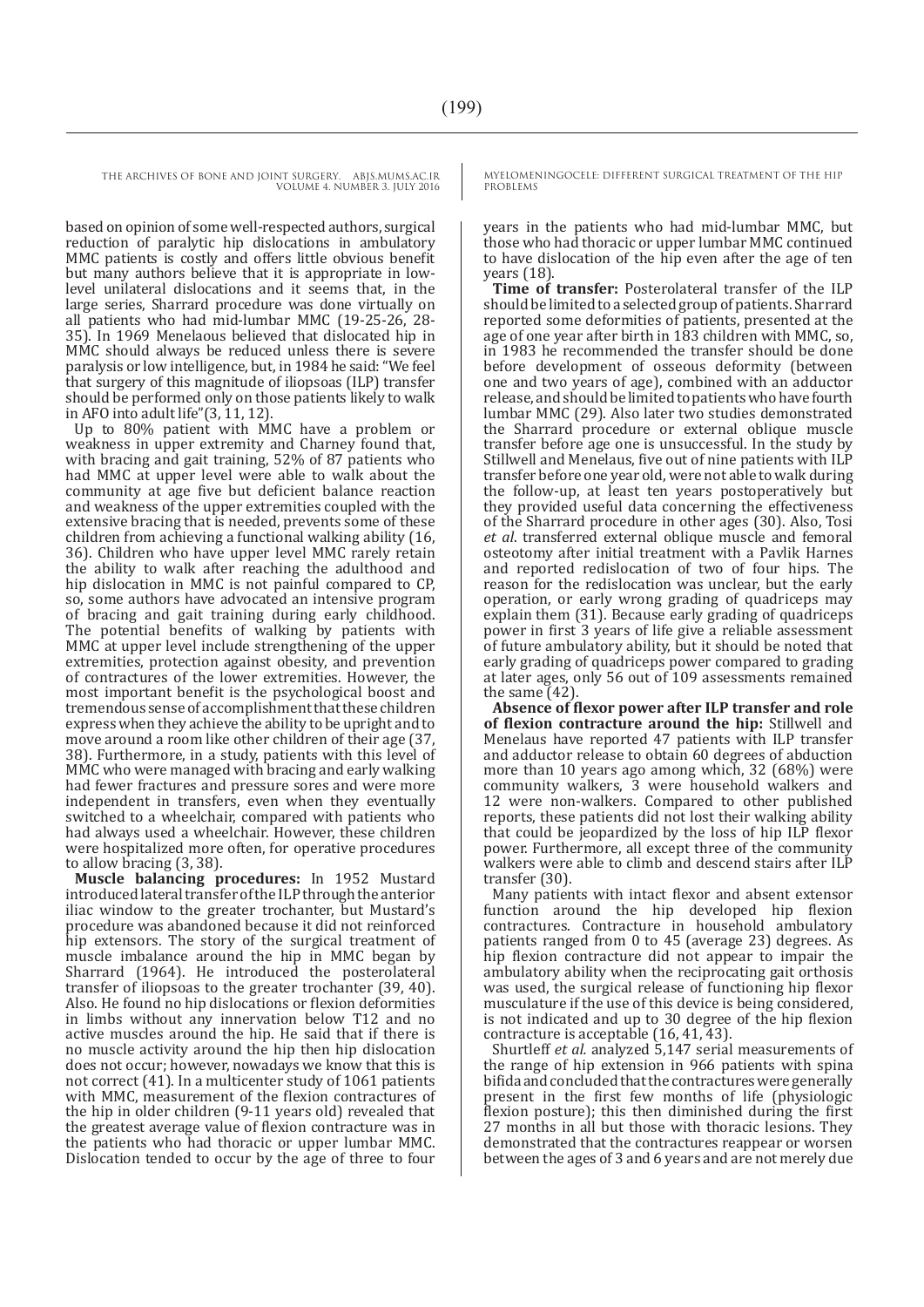THE ARCHIVES OF BONE AND JOINT SURGERY. ABJS.MUMS.AC.IR

VOLUME 4. NUMBER 3. JULY 2016

to muscle imbalance, sitting posture, or these factors in combination. Hence, surgical management is seldom appropriate until after that age  $(44)$ . Also Frowley showed that successful isolated anterior hip release is not related to the neurological level or the operation age; also, recurrence of contracture correlated with the walking ability of the child at the latest follow-up (43).

**Muscle balancing procedure should be done in located hip or subluxed hip?** Based on the fact that muscular imbalance of the hip is responsible for progressive hip dislocation and secondary osseous deformity, Weisl et al. (1988) reported ILP transfer on 54 hips, 23 of them (42.6%) had located hips at the moment of the operation (32). Molloy (1986) combined the ILP transfer with femoral varus derotation osteotomy on 26 hips; five hips (19.2%) were located and did not have dysplastic changes(33). Bunch and Hakala (1984) performed an ILP transfer on 32 hips, but three of them (9.4%) showed no abnormal changes (28). Lorente (2005) performed the ILP transfer on 24 hips, 41.4% of hips were located in his series (45). However, it is now understood that progressive dysplasia does not develop in all patients who have MMC at the mid-lumbar level, and experienced observers, such as Broughton and Menelaus, after a review of 1061 patients, concluded muscular imbalance is not a significant factor in the production of flexion deformity or dislocation of the hip and they do not recommend prophylactic surgery. They recommend a selective approach for operative intervention only for patients in whom subluxation has developed when have at least grade-4 strength of the quadriceps (3, 41). Although Lorente (2005) concluded that ILP transfer procedure has value in obtaining hip stability and walking ability in carefully selected MMC with L3 paralysis but it is unclear whether prophylactic posterolateral transfer ILP should be done in located hip at L3 level hip or should be done only in hips that are going to be sublux (45).

**ILP or external oblique transfer:** It is now clear that posterolateral transfer of the ILP does not provide active extension or abduction against gravity, and it is doubtful that this out-of-phase transfer provides any noticeable extension or abduction during the gait cycle (3). The transferred ILP or external oblique muscle is unlikely to provide significant active abduction or extension power, however ILP transfer may have a beneficial function as a tenodesis (31, 46). In our limited experience some abduction power is achieved after ILP transfer only in supine position. A recent study using three dimensional gait analysis revealed no improvement in abnormal pelvic obliquity in patients with fourth lumbar MMC who had been managed with ILP transfer (47). Transfer of the external oblique muscle has been advocated as an alternative to transfer of the iliopsoas for patients who have MMC at the mid-lumbar level as well as a dysplastic hip (31, 34, 48). This procedure does not weaken the iliopsoas; therefore, the power of the hip flexors and the ability to climb stairs should be maintained. Some authors have stated that transfer of the external oblique muscle improves hip mechanics during mid-stance, however, gait-analysis studies have demonstrated that MYELOMENINGOCELE: DIFFERENT SURGICAL TREATMENT OF THE HIP PROBLEMS

the transferred external oblique muscle mainly functions during the swing phase of gait therefore it is doubtful that this transferred muscle simulates the activity of the hip abductors or extensors during walking (35). In a comparative study external oblique muscle transfer did not provide a clinically important improvement in functional recovery in patients with L3 to L5 level when added to periarticular release of contractures and bony procedures (49) In spite of these articles it is difficult to compare the results of ILP and external oblique muscle transfer because a comparative study is not yet done between two transfers in MMC and there is not any general agreement on the choice of the muscle transfer (30, 31, 34).

**Triple transfer:** Phillips and Lindseth (1992) described the results of triple transfer of the external oblique muscle to the greater trochanter, the hip adductors to the ischium and the tensor fasciae latae to a more lateral position on 89 hips (34). Although those authors reported functional walking by all patients, the duration of follow-up was not enough.

**Transfer in bilateral dislocation:** According to Menelaus (1980) and Caroll (1987), due to leg length discrepancy, pelvic obliquity develop, resulting pressure sores, poor sitting balance, and a negative influence on the status of spinal column, bilateral dislocations should be treated only when full power in quadriceps muscle exists and unilateral dislocation should be treated regardless of the level of paralysis (50), but Robert (1994), Crandall (1989), and Sherk (1991) have reported that the incidence of these problems with the exception of a leg length discrepancy is not significantly influenced by unilateral dislocation of hip and they do not recommend the procedure in inappropriate set (19).

**The role of osseous procedure in combination with muscular balancing procedure:** Muscle transfers for the treatment of dysplasia of the hip associated with MMC are insufficient to correct severe osseous deformities. Misalignment of the proximal part of the femur or the acetabulum is particularly common after the age of three years and this problem should be corrected either before or at the same time as the muscle transfers (3). A femoral varus derotation osteotomy corrects abnormal valgus angulation and anteversion. The type of pelvic osteotomy that best serves these patients is less clear. These patients often have global acetabular deficiency (51). For that reason, a Pemberton or modified Dega procedure may be better than other pelvic osteotomies that are commonly used for the management of young children who have CDH (3). Chiari osteotomy did not achieve long-term hip stability and good results in many patients (52, 53). In a study of 34 children (66 hips) with third, fourth, or fifth lumbar MMC who had a femoral osteotomy combined with transfer of the external oblique and adductor muscles, Tosi *et al.* reported the maintenance of stability of 37 (73%) of 51 hips in the 26 children who remained neurologically stable; however, only eight of 15 hips in children who had progressive loss of neurological function remained stable (31). The poorest results were for the hips that had dislocated previously. Only two out of 10 hips in this group had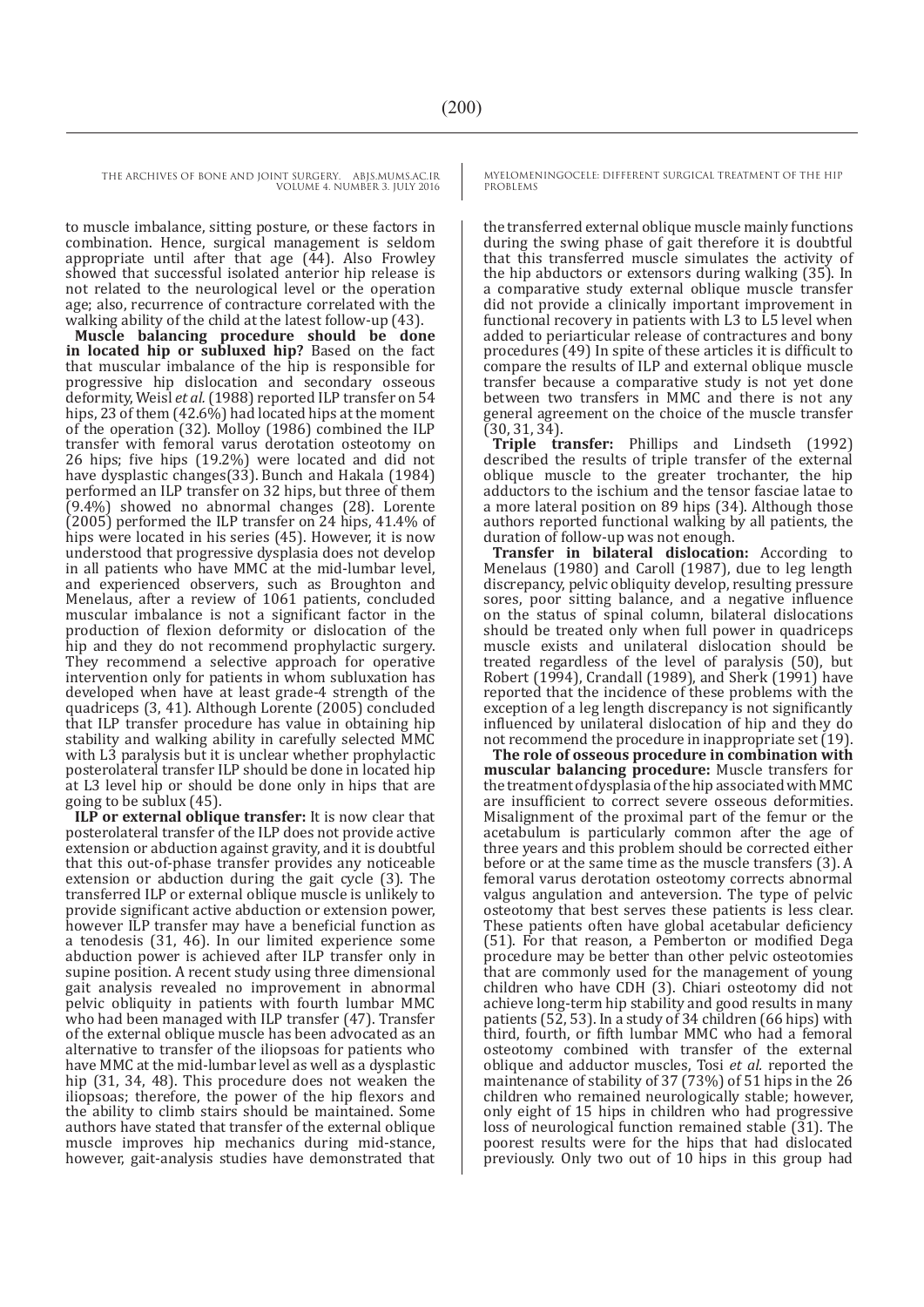> successful results. The average duration of follow-up in that study was relatively long (10.9 years), but the wide range of follow-up (0.7 to 20.0 years) limits conclusions concerning about functional status when those children reached adult body sizes. At the most recent evaluation, 21 (81 per cent) of 26 children who did not lost neurological function during follow-up were able to walk about the community  $(31)$ . So even after osseous procedure in MMC, progressive loss of neurological function is an important factor for the stability of hip and ambulation. The combination of one stage pelvic and femoral osteotomy and transiliac psoas transfer can be effective in selected patients with MMC (33).

#### **Discussion**

**Treatment in the first year of life:** As mentioned above, muscle transfer has poor outcomes before the age of one year, so, treatment of subluxation or dislocation of the hip in midlumbar MMC is difficult during the first year after birth. Typically, the problem is noted in the first few months of life. Use of a Pavlik Harness or some other brace designed for CDH is seldom successful over the long term for these patients (3). Furthermore, these braces exacerbate a flexion contracture in an infant when the hip extensors are nonfunctional (3). Based on Green (1998) and Breed (1982), when dysplasia develops in the first year of the life in patients who have midlumbar MMC, it develops by the age of three or four months and many of these patients probably have dislocation of the hip at birth, but the treatment of other medical problems prevents its documentation. If intervention is delayed, the rapid growth during infancy coupled with an underlying muscle imbalance may result in severe dysplasia that cannot be stabilized with soft-tissue procedures. Because pavlik can induces flexion contracture of hip and is not successful to treat muscle imbalance, they recommend an ILP recession and adductor myotomy (3, 54). They defined the "bowstring" force of the iliopsoas, the force applied to the femoral head as the tendon angles across the hip joint, which they believe is an important cause of dislocation of the hip in patients with a midlumbar MMC. An operative procedure consisting of ILP recession and suture of its tendon to the anterolateral hip joint capsule MYELOMENINGOCELE: DIFFERENT SURGICAL TREATMENT OF THE HIP PROBLEMS

has been developed and used in 10 dislocated and 9 subluxated hips. Secondary femoral varus derotation osteotomy for valgus and anteversion was performed on five hips with subluxation. Finally 16 out of 19 hips were stable, two have subluxation, and one was dislocatable. They recommended early surgical treatment to prevent secondary adaptive changes in the hip (54).

**Treatment of progressive subluxation of the hip in adolescent patient:** Progressive subluxation of the hip in adolescent patient with midlumbar MMC presents a dilemma. Muscle imbalance coupled with complicated hip dysplasia leads to a substantial rate of recurrent subluxation. There is no answer for this group of patients. Certainly, the evaluation should include assessment for a possible tethered cord syndrome and consideration of a CT scan with reconstruction to define the extent and location of the acetabular deformity (51, 55). Base on Instructional Course Lectures AAOS (1998), the treatment must be individualized (3). Green have most often performed a Chiari pelvic osteotomy and femoral varus derotation osteotomy in this group of patients. He have also recommended observation or no treatment for adolescent patients who have a history of operations, no functional abductor muscles, and a markedly dysplastic acetabulum. In this situation, the chance of success is low and reconstructive operations may cause the hip to become stiff and painful (3). However Mannor (1996) and Zenios (2012) showed Chiari osteotomy did not achieve long-term hip stability and good results in MMC (52, 53).

Taghi Baghdadi MD Reza abdi MD Emam Educational Hospital, Tehran University of Medical Science, Tehran, Iran

Ramin Zargar Bashi MD Children's Medical Center, Tehran University of Medical Science, Tehran, Iran

Hossein Aslani MD Shohada Educational Hospital, Golshahr Town, Tabriz, Iran

#### **References**

- 1. Feeley BT, Ip TC, Otsuka NY. Skeletal maturity in myelomeningocele. J Pediatr Orthop. 2003; 23(6):718-21.
- 2. Stein SC, Schut L. Hydrocephalus in myelomening ocele. Childs Brain. 1979; 5(4):413-9.
- 3. Greene WB. Treatment of hip and knee problems in myelomeningocele. Instr Course Lect. 1999; 48:563- 74.
- 4. Mazur JM, Stillwell A, Menelaus M. The significance of spasticity in the upper and lower limbs in myelomeningocele. J Bone Joint Surg Br. 1986; 68(2):213-7.
- 5. Mazur JM, Menelaus MB, Hudson I, Stillwell A. Hand function in patients with spina bifida cystica. J Pediatr Orthop. 1986; 6(4):442-7.
- 6. Roach JW, Short BF, Saltzman HM. Adult consequences of spina bifida: a cohort study. Clin Orthop Relat Res. 2011; 469(5):1246-52.
- 7. Bartonek A, Saraste H, Knutson LM. Comparison of different systems to classify the neurological level of lesion in patients with myelomeningocele. Dev Med Child Neurol. 1999; 41(12):796-805.
- 8. Hoffer MM, Feiwell E, Perry R, Perry J, Bonnett C. Functional ambulation in patients with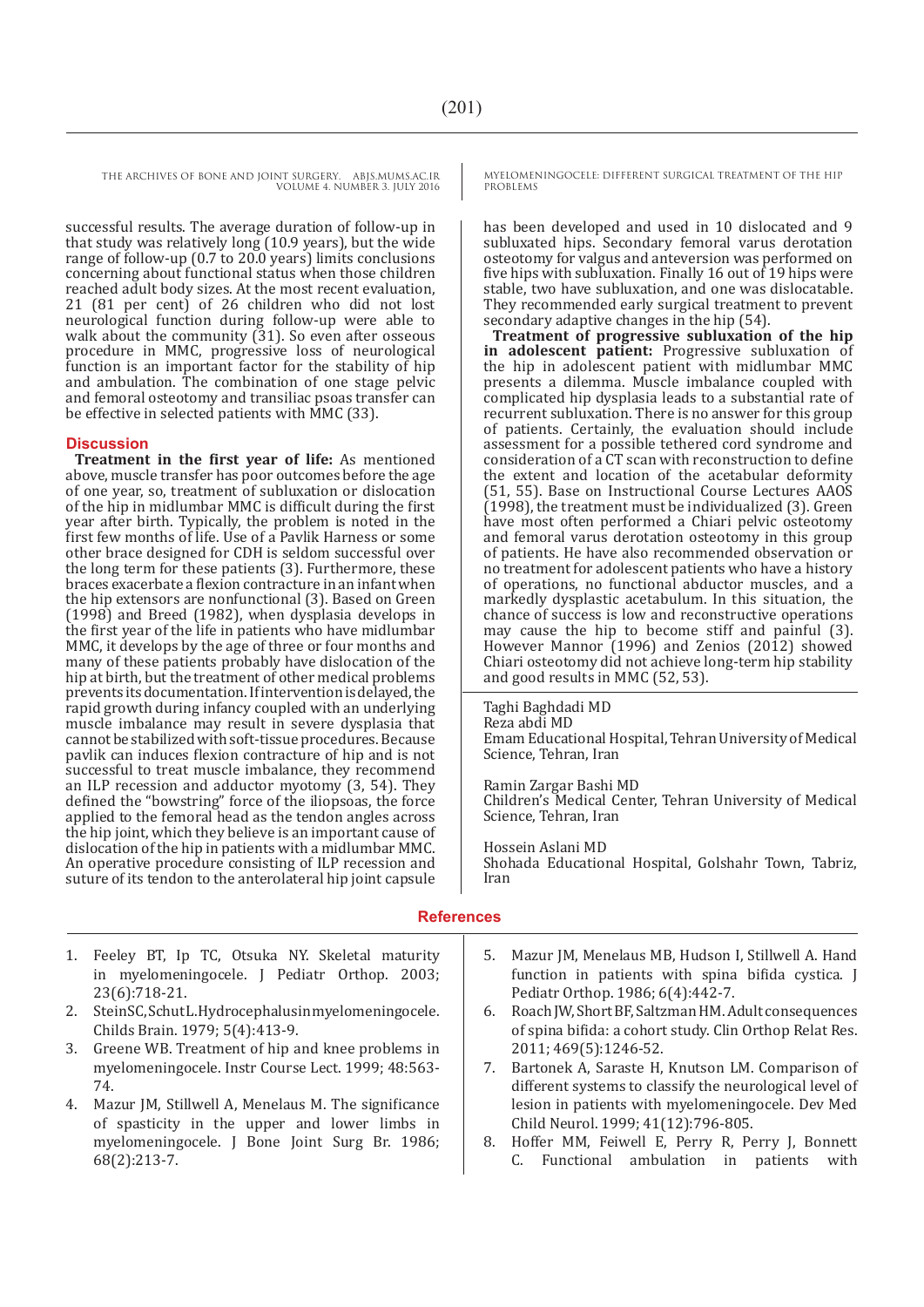myelomeningocele. J Bone Joint Surg Am. 1973; 55(1):137-48.

- 9. Fraser RK, Hoffman EB, Sparks LT, Buccimazza SS. The unstable hip and mid-lumbar myelomeningocele. J Bone Joint Surg Br. 1992; 74(1):143-6.
- 10. Asher M, Olson J. Factors affecting the ambulatory status of patients with spina bifida cystica. J Bone Joint Surg Am. 1983; 65(3):350-6.<br>11. Barden GA. Mever LC. St.
- Meyer LC, Stelling FH 3rd. Myelodysplastics--fate of those followed for twenty years or more. J Bone Joint Surg Am. 1975; 57(5):643- 7.
- 12. Bazih J, Gross RH. Hip surgery in the lumbar level myelomeningocele patient. J Pediatr Orthop. 1981; 1(4):405-11.
- 13. De Souza LJ, Carroll N. Ambulation of the braced myelomeningocele patient. J Bone Joint Surg Am. 1976; 58(8):1112-8.
- 14. Feiwell E. Surgery of the hip in myelomeningocele as related to adult goals. Clin Orthop Relat Res. 1980; 148:87-93.
- 15. Brinker MR, Rosenfeld SR, Feiwell E, Granger SP, Mitchell DC, Rice JC. Myelomeningocele at the sacral level. Long-term outcomes in adults. J Bone Joint Surg Am. 1994; 76(9):1293-300.
- 16. Canale ST, Beaty JH. Campbell's operative orthopaedics. 12<sup>th</sup> ed. Philadelphia: Elsevier Health Sciences; 2013.
- 17. Samuelsson L, Skoog M. Ambulation in patients with myelomeningocele: a multivariate statistical analysis. J Pediatr Orthop. 1988; 8(5):569-75.
- 18. Broughton NS, Menelaus MB, Cole WG, Shurtleff DB. The natural history of hip deformity in myelomeningocele. J Bone Joint Surg Br. 1993; 75(5):760-3.
- 19. Fraser RK, Bourke HM, Broughton NS, Menelaus MB. Unilateral dislocation of the hip in spina bifida. A long-term follow-up. J Bone Joint Surg Br. 1995; 77(4):615-9.
- 20. Keggi JM, Banta JV, Walton C. The myelodysplastic hip and scoliosis. Dev Med Child Neurol. 1992; 34(3):240-6.
- 21. Lee EH, Carroll NC. Hip stability and ambulatory status in myelomeningocele. J Pediatr Orthop. 1985; 5(5):522-7.
- 22. Canale G, Scarsi M, Mastragostino S. Hip deformity and dislocation in spina bifida. Ital J Orthop Traumatol. 1992; 18(2):155-65.
- 23. Sherk HH, Uppal GS, Lane G, Melchionni J. Treatment versus non-treatment of hip dislocations in ambulatory patients with myelomeningocele. Dev

MYELOMENINGOCELE: DIFFERENT SURGICAL TREATMENT OF THE HIP PROBLEMS

Med Child Neurol. 1991; 33(6):491-4.

- 24. Swaroop VT, Dias LS. Strategies of hip management in myelomeningocele: to do or not to do. Hip Int. 2009; 19(Suppl 6):S53-5.
- 25. Sherk HH, Melchionne J, Smith R. The natural history of hip dislocations in ambulatory myelomeningoceles. Z Kinderchir. 1987; 42(Suppl 1):48-9.
- 26. Wright JG. Hip and spine surgery is of questionable value in spina bifida: an evidence-based review. Clin Orthop Relat Res. 2011; 469(5):1258-64.
- 27. Szulc A, Tomaszewski M, Koch A, Kotwicki T. Current experience in the treatment of neurogenic deformities of the hip joint in patients with myelomeningocoele. Ortop Traumatol Rehabil. 2011; 13(2):125-43.
- 28. Bunch WH, Hakala MW. Iliopsoas transfers in children with myelomeningocele. J Bone Joint Surg Am. 1984; 66(2):224-7.
- 29. Sharrard WJ. Management of paralytic subluxation and dislocation of the hip in myelomeningocele. Dev Med Child Neurol. 1983; 25(3):374-6.
- 30. Stillwell A, Menelaus MB. Walking ability after transplantation of the iliopsoas. A long-term followup. J Bone Joint Surg Br. 1984; 66(5):656-9.
- 31. Tosi LL, Buck BD, Nason SS, McKay DW. Dislocation of hip in myelomeningocele. The McKay hip stabilization. J Bone Joint Surg Am. 1996; 78(5):664- 73.
- 32. Weisl H, Fairclough JA, Jones DG. Stabilisation of the hip in myelomeningocele. Comparison of posterior iliopsoas transfer and varus-rotation osteotomy. J Bone Joint Surg Br. 1988; 70(1):29-33.
- 33. Molloy MK. The unstable paralytic hip: treatment by combined pelvic and femoral osteotomy and transiliac psoas transfer. J Pediatr Orthop. 1986; 6(5):533-8.
- 34. Phillips DP, Lindseth RE. Ambulation after transfer of adductors, external oblique, and tensor fascia lata in myelomeningocele. J Pediatr Orthop. 1992; 12(6):712-7.
- 35. Carroll NC, Sharrard WJ. Long-term follow-up of posterior iliopsoas transplantation for paralytic dislocation of the hip. J Bone Joint Surg Am. 1972; 54(3):551-60.
- 36. Charney EB, Melchionni JB, Smith DR. Community ambulation by children with myelomeningocele and high-level paralysis. J Pediatr Orthop. 1991; 11(5):579-82.
- 37. Liptak GS, Shurtleff DB, Bloss JW, Baltus-Hebert E, Manitta P. Mobility aids for children with high-level myelomeningocele: parapodium versus wheelchair. Dev Med Child Neurol. 1992; 34(9):787-96.